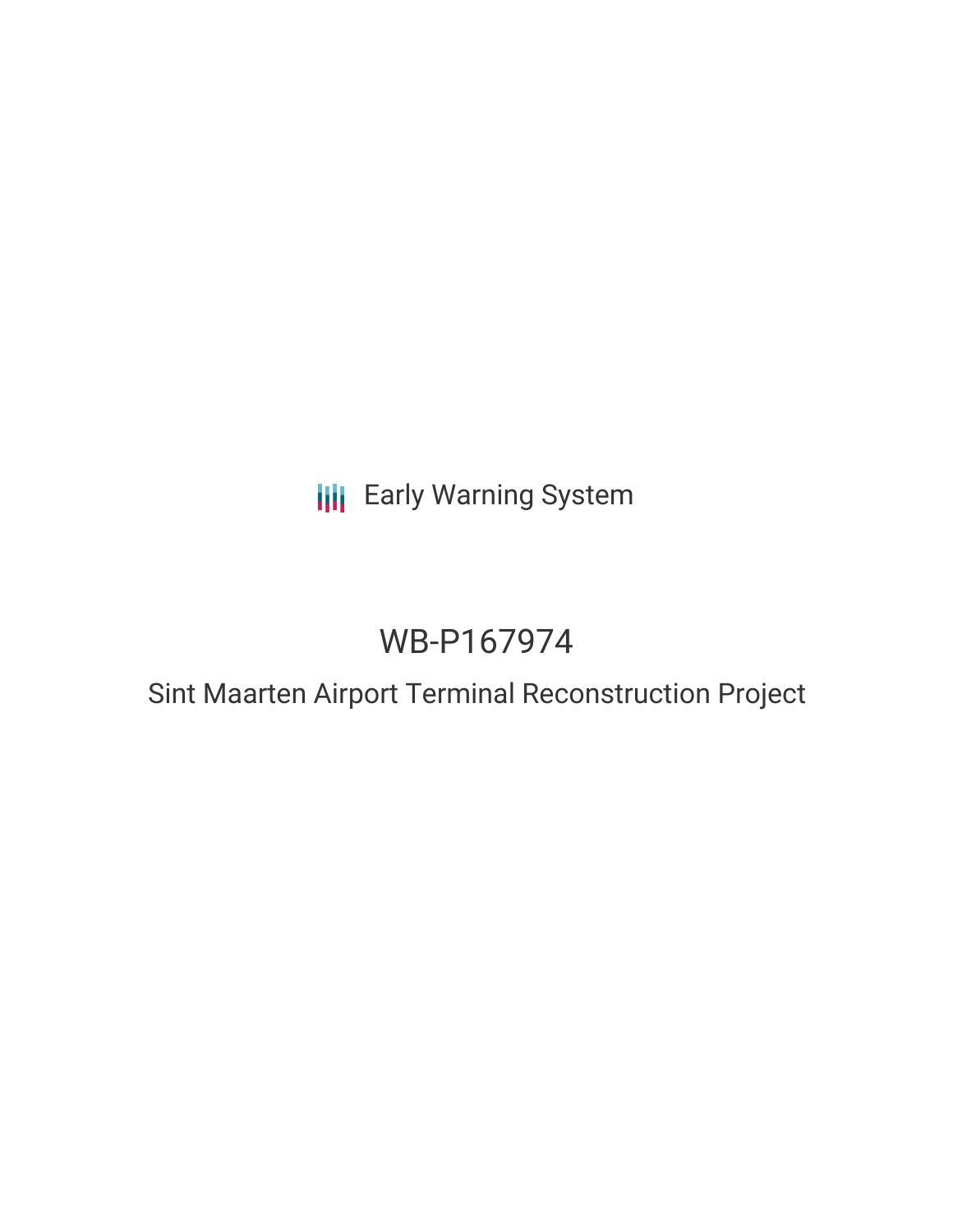

#### **Quick Facts**

| <b>Countries</b>               | St. Martin                        |
|--------------------------------|-----------------------------------|
| <b>Financial Institutions</b>  | World Bank (WB)                   |
| <b>Status</b>                  | Active                            |
| <b>Bank Risk Rating</b>        | B                                 |
| <b>Voting Date</b>             | 2019-04-05                        |
| <b>Borrower</b>                | <b>Government of Sint Maarten</b> |
| <b>Sectors</b>                 | Transport                         |
| <b>Investment Type(s)</b>      | Grant                             |
| <b>Investment Amount (USD)</b> | \$50.50 million                   |
| <b>Project Cost (USD)</b>      | \$107.50 million                  |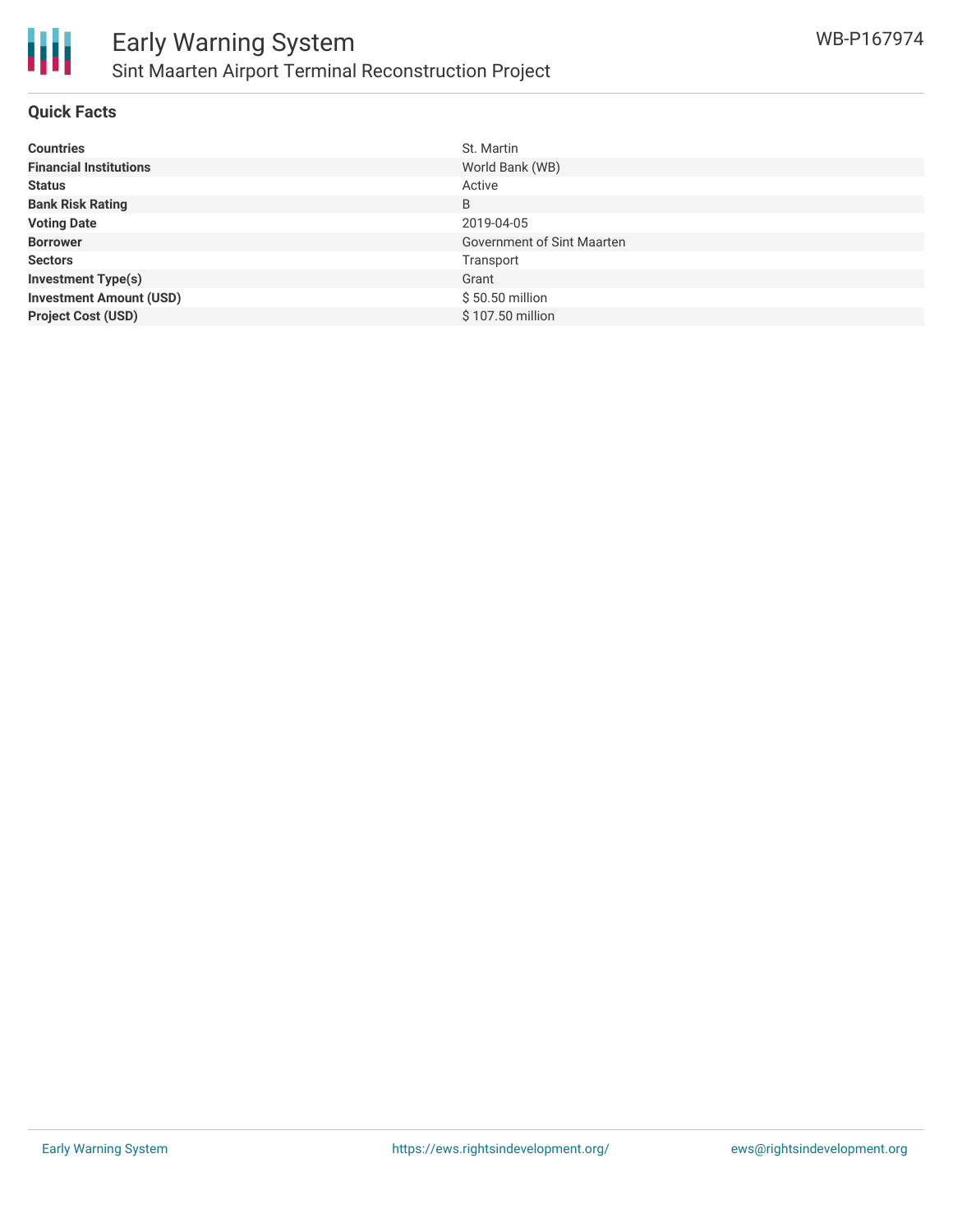



## **Project Description**

The objective of the project is to reconstruct the Princess Juliana International Airport with increased natural disaster resilience.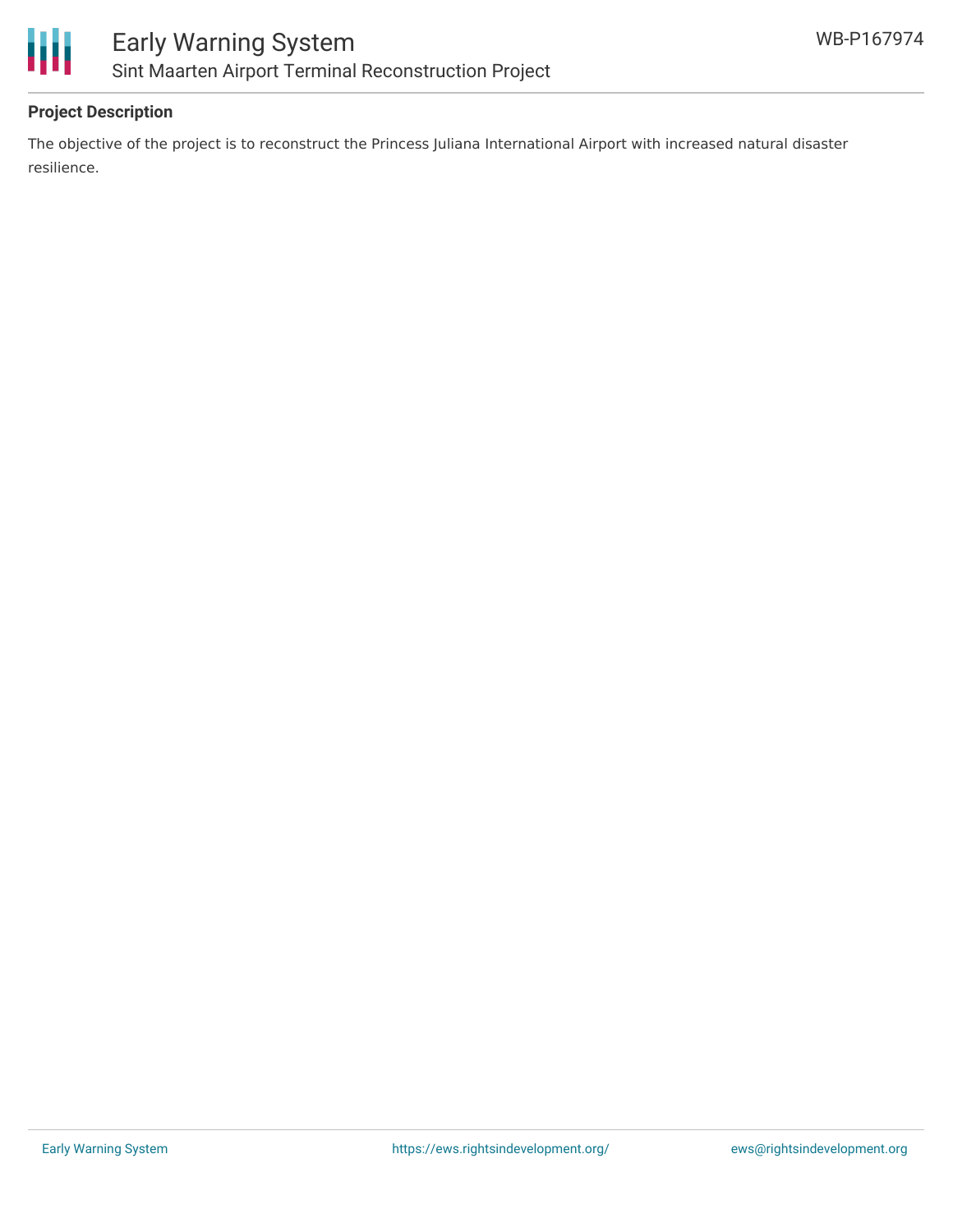

## **Investment Description**

World Bank (WB)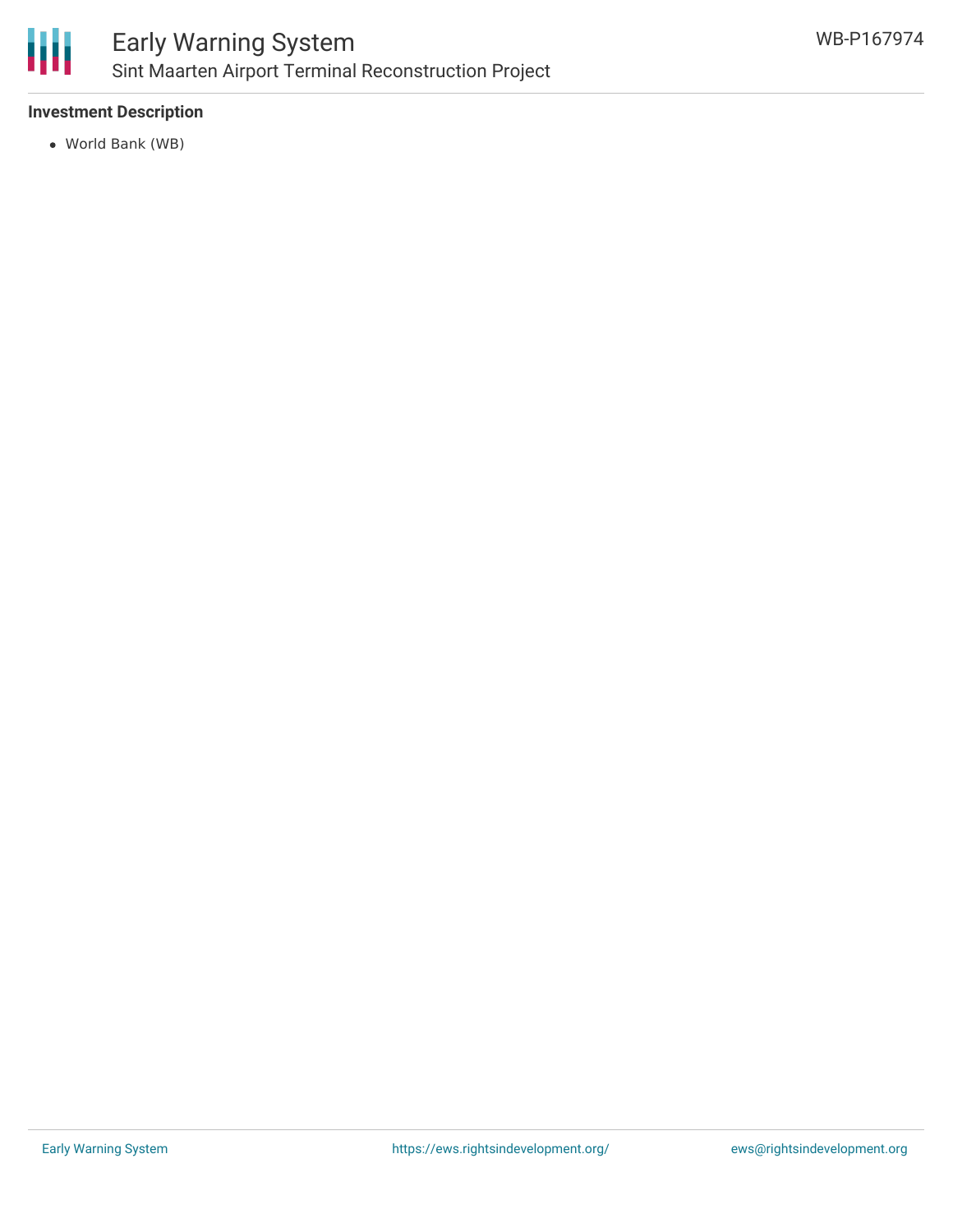

#### **Contact Information**

ACCOUNTABILITY MECHANISM OF WORLD BANK

The World Bank Inspection Panel is the independent complaint mechanism and fact-finding body for people who believe they are likely to be, or have been, adversely affected by a World Bank-financed project. If you submit a complaint to the Inspection Panel, they may investigate to assess whether the World Bank is following its own policies and procedures for preventing harm to people or the environment. You can contact the Inspection Panel or submit a complaint by emailing ipanel@worldbank.org. You can learn more about the Inspection Panel and how to file a complaint at: http://ewebapps.worldbank.org/apps/ip/Pages/Home.aspx.